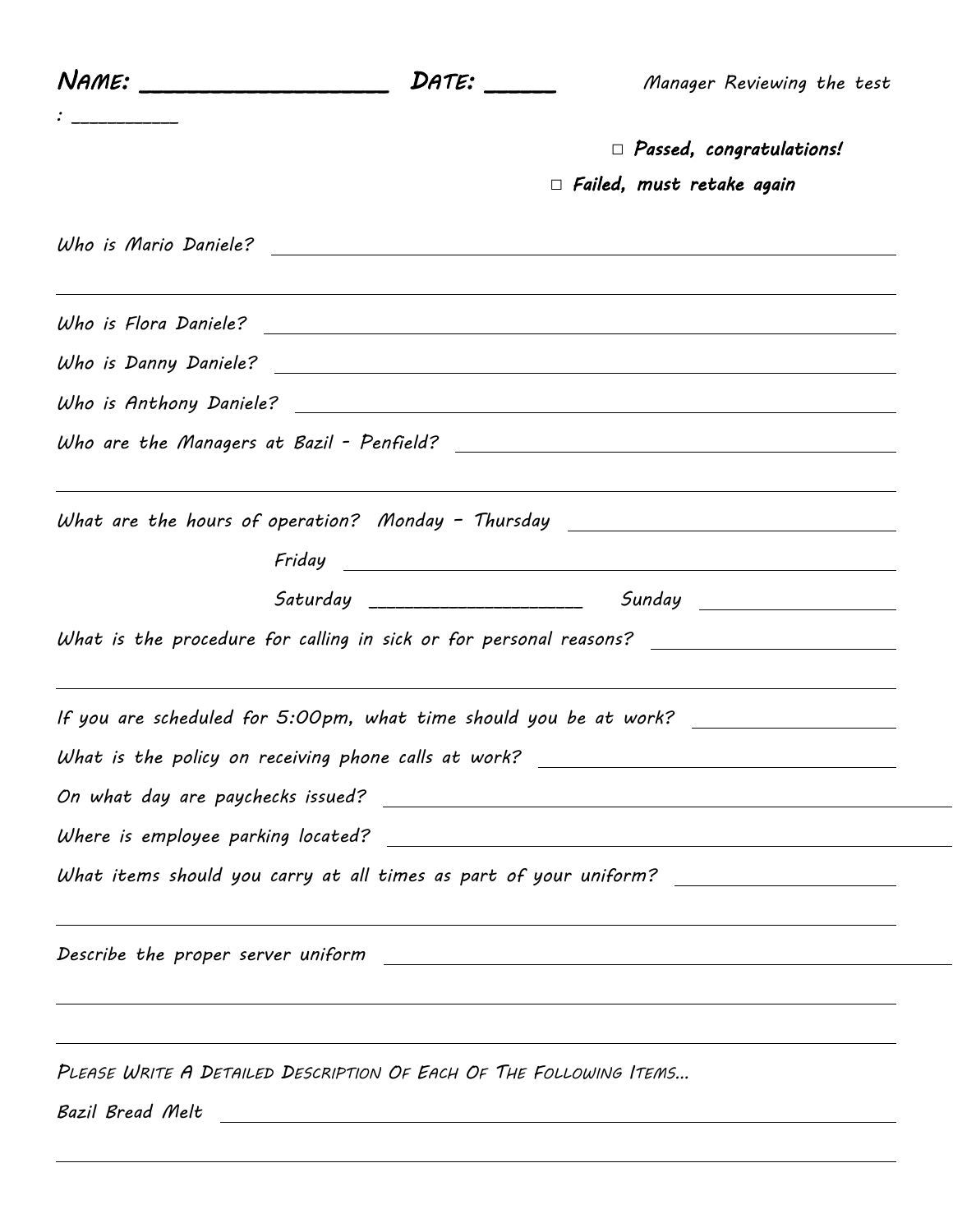| <u> 1989 - Andrea Barbara, Amerikaansk politik (d. 1989)</u><br>Greenz & Beanz 2008 and 2008 and 2008 and 2008 and 2008 and 2008 and 2008 and 2008 and 2008 and 2008 and 2008 |
|-------------------------------------------------------------------------------------------------------------------------------------------------------------------------------|
| ,我们也不会有什么。""我们的人,我们也不会有什么?""我们的人,我们也不会有什么?""我们的人,我们也不会有什么?""我们的人,我们也不会有什么?""我们的人                                                                                              |
| <u> 1989 - Andrea Santana, amerikana amerikana amerikana amerikana amerikana amerikana amerikana amerikana amerika</u>                                                        |
|                                                                                                                                                                               |
| <u> 1989 - Jan Samuel Barbara, margaret amerikan basa dan berasal dan berasal dalam berasal dalam berasal dalam </u>                                                          |
| ,我们也不会有什么。""我们的人,我们也不会有什么?""我们的人,我们也不会有什么?""我们的人,我们也不会有什么?""我们的人,我们也不会有什么?""我们的人                                                                                              |
| ,我们也不会有什么。""我们的人,我们也不会有什么?""我们的人,我们也不会有什么?""我们的人,我们也不会有什么?""我们的人,我们也不会有什么?""我们的人                                                                                              |
|                                                                                                                                                                               |
| Stone Oven Pizza<br><u> 1989 - Jan Samuel Barbara, margaret e popularista e popularista e popularista e popularista e popularista e</u>                                       |
| Cappellini Pomodoro e contra un constituito de la construcción de la construcción de la construcción de la con                                                                |
| Eggplant Parmigiano entre la construcción de la construcción de la construcción de la construcción de la const                                                                |
| <u> 1989 - Andrea Santana, amerikana amerikana amerikana amerikana amerikana amerikana amerikana amerikana amerika</u>                                                        |
|                                                                                                                                                                               |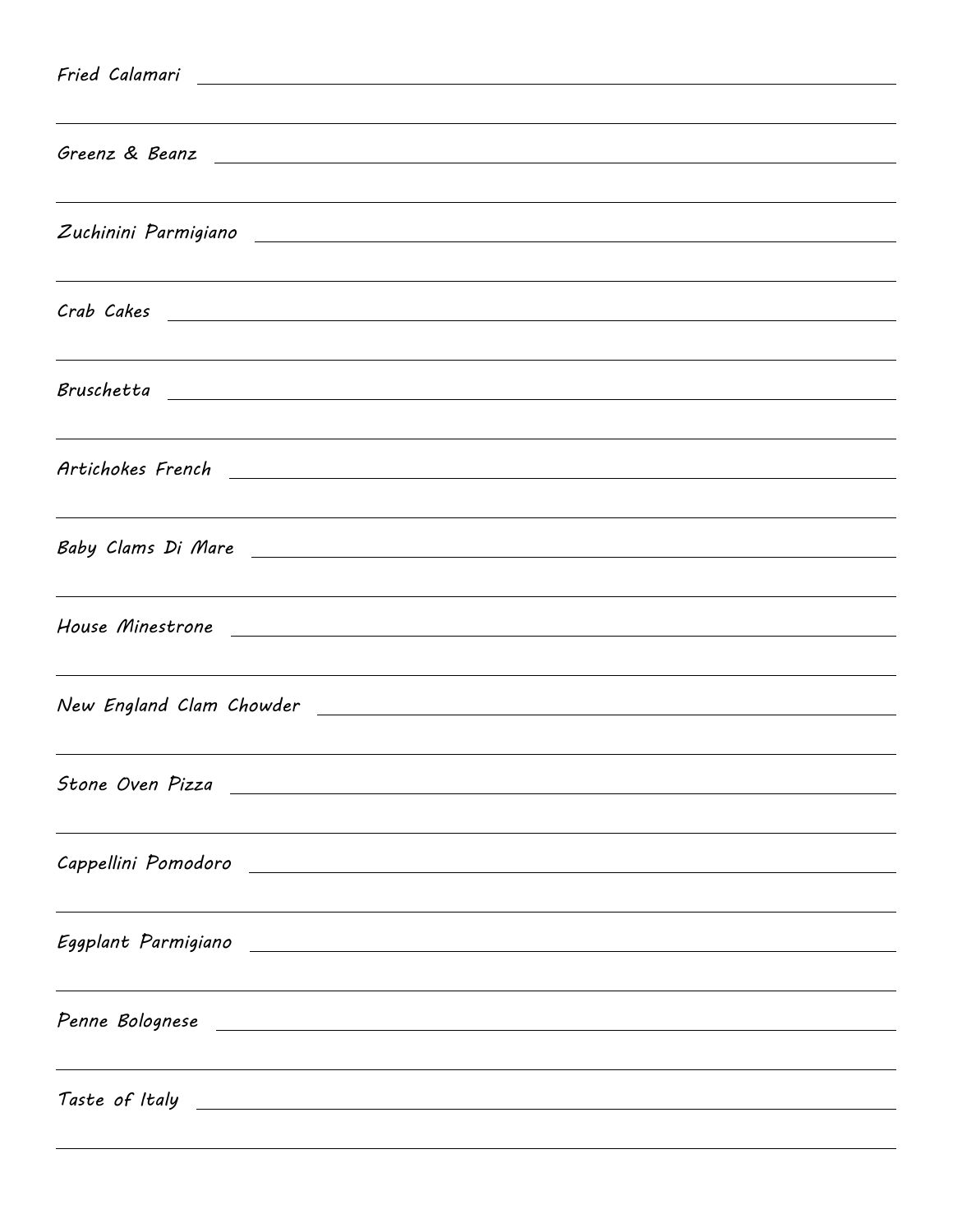| Penne Primavera <u>and a communication of the series of the series of the series of the series of the series of the series of the series of the series of the series of the series of the series of the series of the series of </u> |
|--------------------------------------------------------------------------------------------------------------------------------------------------------------------------------------------------------------------------------------|
| ,我们也不会有什么。""我们的人,我们也不会有什么?""我们的人,我们也不会有什么?""我们的人,我们也不会有什么?""我们的人,我们也不会有什么?""我们的人                                                                                                                                                     |
|                                                                                                                                                                                                                                      |
|                                                                                                                                                                                                                                      |
| Lasagna<br><u> 1989 - Jan Samuel Barbara, martin da shekara ta 1989 - An tsara tsara tsara tsara tsara tsara tsara tsara tsa</u>                                                                                                     |
|                                                                                                                                                                                                                                      |
|                                                                                                                                                                                                                                      |
|                                                                                                                                                                                                                                      |
|                                                                                                                                                                                                                                      |
| <u> 1989 - Andrea Barbara, Amerikaansk politik (d. 1989)</u>                                                                                                                                                                         |
|                                                                                                                                                                                                                                      |
| ,我们也不会有什么。""我们的人,我们也不会有什么?""我们的人,我们也不会有什么?""我们的人,我们也不会有什么?""我们的人,我们也不会有什么?""我们的人                                                                                                                                                     |
| Crepe Manicotti <u>alla provincia della contradica di controlla controlla controlla controlla controlla controlla</u>                                                                                                                |
|                                                                                                                                                                                                                                      |
| Tortellini Di Casa<br><u> 1989 - Johann Harry Harry Harry Harry Harry Harry Harry Harry Harry Harry Harry Harry Harry Harry Harry Harry</u>                                                                                          |
|                                                                                                                                                                                                                                      |
|                                                                                                                                                                                                                                      |
|                                                                                                                                                                                                                                      |
| Veal Pazzo<br><u> 1989 - Andrea San Andrea San Andrea San Andrea San Andrea San Andrea San Andrea San Andrea San Andrea San An</u>                                                                                                   |
| ,我们也不会有什么。""我们的人,我们也不会有什么?""我们的人,我们也不会有什么?""我们的人,我们也不会有什么?""我们的人,我们也不会有什么?""我们的人                                                                                                                                                     |
|                                                                                                                                                                                                                                      |
|                                                                                                                                                                                                                                      |
| Chicken French<br><u> 1989 - Jan Alexander de Santa Grande de la contrada de la contrada de la contrada de la contrada de la contra</u>                                                                                              |
| ,我们也不会有什么。""我们的人,我们也不会有什么?""我们的人,我们也不会有什么?""我们的人,我们也不会有什么?""我们的人,我们也不会有什么?""我们的人                                                                                                                                                     |
| Knuckle Sandwich<br><u> 1989 - Andrea Stadt Britain, amerikansk politik (d. 1989)</u>                                                                                                                                                |
|                                                                                                                                                                                                                                      |
| Chicken Marsala<br><u> 1989 - Johann Stoff, deutscher Stoff, der Stoff, der Stoff, der Stoff, der Stoff, der Stoff, der Stoff, der S</u>                                                                                             |
|                                                                                                                                                                                                                                      |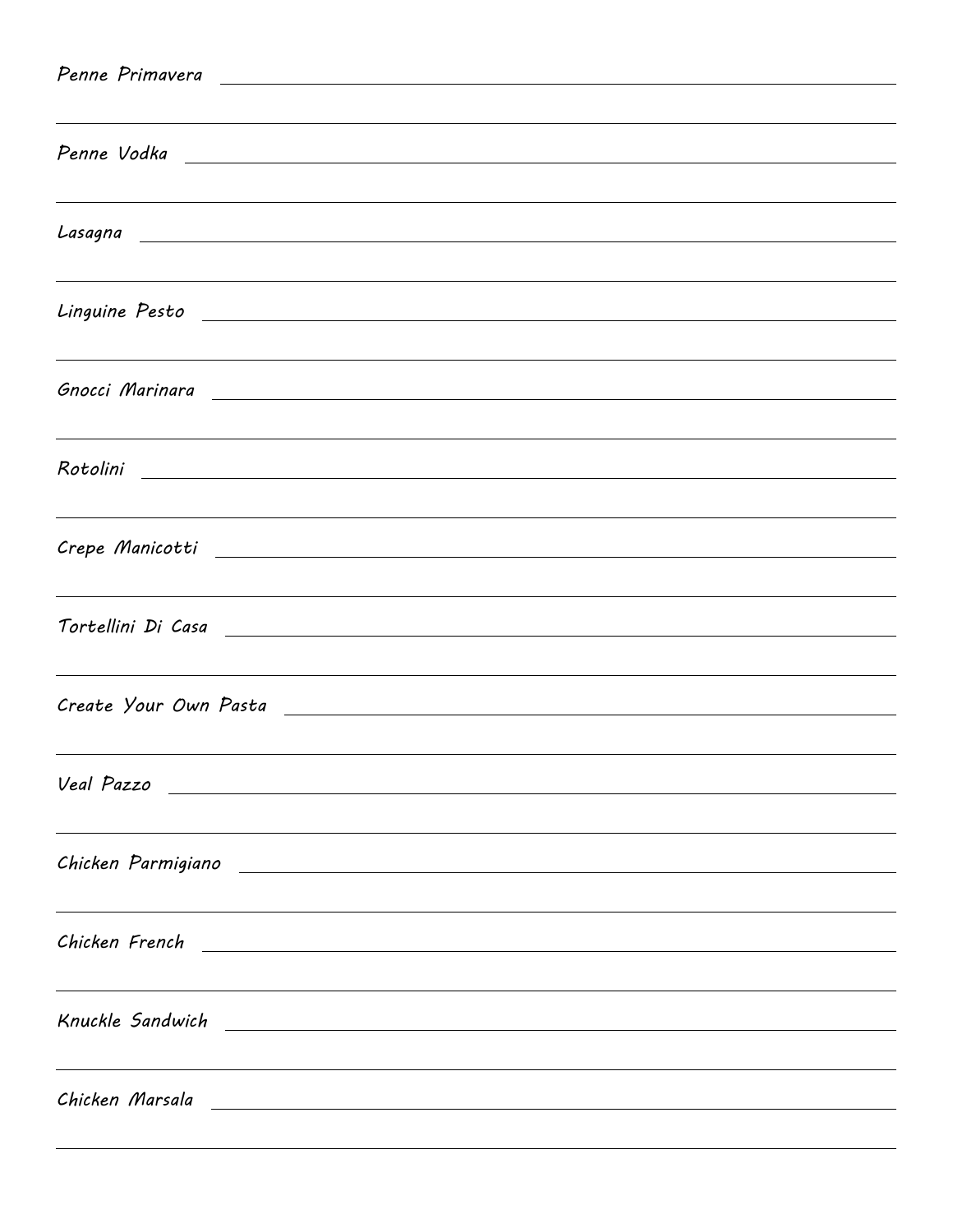| ,我们也不会有什么。""我们的人,我们也不会有什么?""我们的人,我们也不会有什么?""我们的人,我们也不会有什么?""我们的人,我们也不会有什么?""我们的人                                                                                                                                                    |                                                                                                                        |
|-------------------------------------------------------------------------------------------------------------------------------------------------------------------------------------------------------------------------------------|------------------------------------------------------------------------------------------------------------------------|
|                                                                                                                                                                                                                                     |                                                                                                                        |
| ,我们也不会有什么。""我们的人,我们也不会有什么?""我们的人,我们也不会有什么?""我们的人,我们也不会有什么?""我们的人,我们也不会有什么?""我们的人                                                                                                                                                    |                                                                                                                        |
|                                                                                                                                                                                                                                     |                                                                                                                        |
| ,我们也不会有什么。""我们的人,我们也不会有什么?""我们的人,我们也不会有什么?""我们的人,我们也不会有什么?""我们的人,我们也不会有什么?""我们的人                                                                                                                                                    |                                                                                                                        |
|                                                                                                                                                                                                                                     |                                                                                                                        |
|                                                                                                                                                                                                                                     |                                                                                                                        |
|                                                                                                                                                                                                                                     |                                                                                                                        |
| <u> 2008 - Ann an Dùbhlachd ann an Dùbhlachd ann an Dùbhlachd ann an Dùbhlachd ann an Dùbhlachd ann an Dùbhlachd</u>                                                                                                                |                                                                                                                        |
|                                                                                                                                                                                                                                     |                                                                                                                        |
| ,我们也不会有什么。""我们的人,我们也不会有什么?""我们的人,我们也不会有什么?""我们的人,我们也不会有什么?""我们的人,我们也不会有什么?""我们的人                                                                                                                                                    |                                                                                                                        |
|                                                                                                                                                                                                                                     |                                                                                                                        |
|                                                                                                                                                                                                                                     |                                                                                                                        |
|                                                                                                                                                                                                                                     |                                                                                                                        |
|                                                                                                                                                                                                                                     |                                                                                                                        |
|                                                                                                                                                                                                                                     |                                                                                                                        |
|                                                                                                                                                                                                                                     |                                                                                                                        |
|                                                                                                                                                                                                                                     |                                                                                                                        |
|                                                                                                                                                                                                                                     |                                                                                                                        |
| Funnel Cake <u>experimental</u> care and the contract of the contract of the contract of the contract of the contract of the contract of the contract of the contract of the contract of the contract of the contract of the contra |                                                                                                                        |
|                                                                                                                                                                                                                                     |                                                                                                                        |
| Tiramisu<br><u> Andreas Andreas Andreas Andreas Andreas Andreas Andreas Andreas Andreas Andreas Andreas Andreas Andreas Andr</u>                                                                                                    |                                                                                                                        |
|                                                                                                                                                                                                                                     | ,我们也不会有什么。""我们的人,我们也不会有什么?""我们的人,我们也不会有什么?""我们的人,我们也不会有什么?""我们的人,我们也不会有什么?""我们的人                                       |
|                                                                                                                                                                                                                                     |                                                                                                                        |
|                                                                                                                                                                                                                                     |                                                                                                                        |
| Name 2 Bourbons we offer                                                                                                                                                                                                            | <u> 1989 - Johann Stoff, deutscher Stoffen und der Stoffen und der Stoffen und der Stoffen und der Stoffen und der</u> |
| Name 4 Vodkas we offer                                                                                                                                                                                                              | <u> 1989 - Johann Barn, amerikansk politiker (d. 1989)</u>                                                             |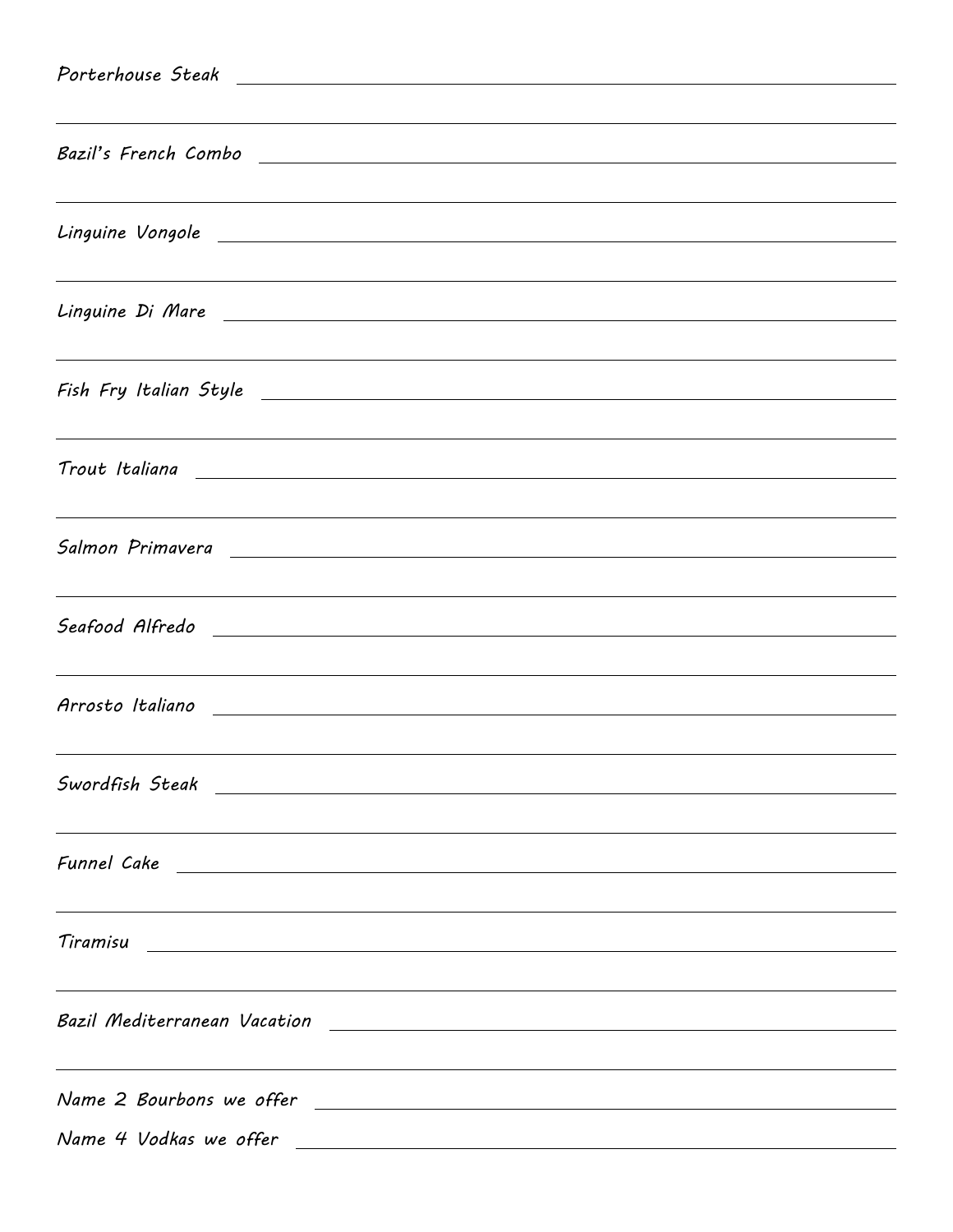| <u> 1989 - Andrea Santana, amerikana amerikana amerikana amerikana amerikana amerikana amerikana amerikana amerika</u><br>Name 2 Scotches we offer                                                       |
|----------------------------------------------------------------------------------------------------------------------------------------------------------------------------------------------------------|
|                                                                                                                                                                                                          |
| <u> 2008 - Ann an Dùbhlachd ann an Dùbhlachd ann an Dùbhlachd ann an Dùbhlachd ann an Dùbhlachd ann an Dùbhlachd</u><br>Which wine is from The Daniele's hometown region? ______________________________ |
|                                                                                                                                                                                                          |
| Name 5 of the eleven bottled beers we offer <u>___________________________________</u>                                                                                                                   |
| ,我们也不会有什么。""我们的人,我们也不会有什么?""我们的人,我们也不会有什么?""我们的人,我们也不会有什么?""我们的人,我们也不会有什么?""我们的人                                                                                                                         |
| What is the legal age to drink in NY? ________________ What year must one be born after<br>to be of age? $\qquad \qquad$                                                                                 |
|                                                                                                                                                                                                          |
| What questions do you ask if a customer orders a Martini? _______________________                                                                                                                        |
| At what point do you "cut off" a customer and how? ______________________________                                                                                                                        |
| How many breadsticks do you put in the first basket for a table of two? ________                                                                                                                         |
|                                                                                                                                                                                                          |
| What are the proper procedures if a customer is unhappy with any item? ________________                                                                                                                  |
|                                                                                                                                                                                                          |